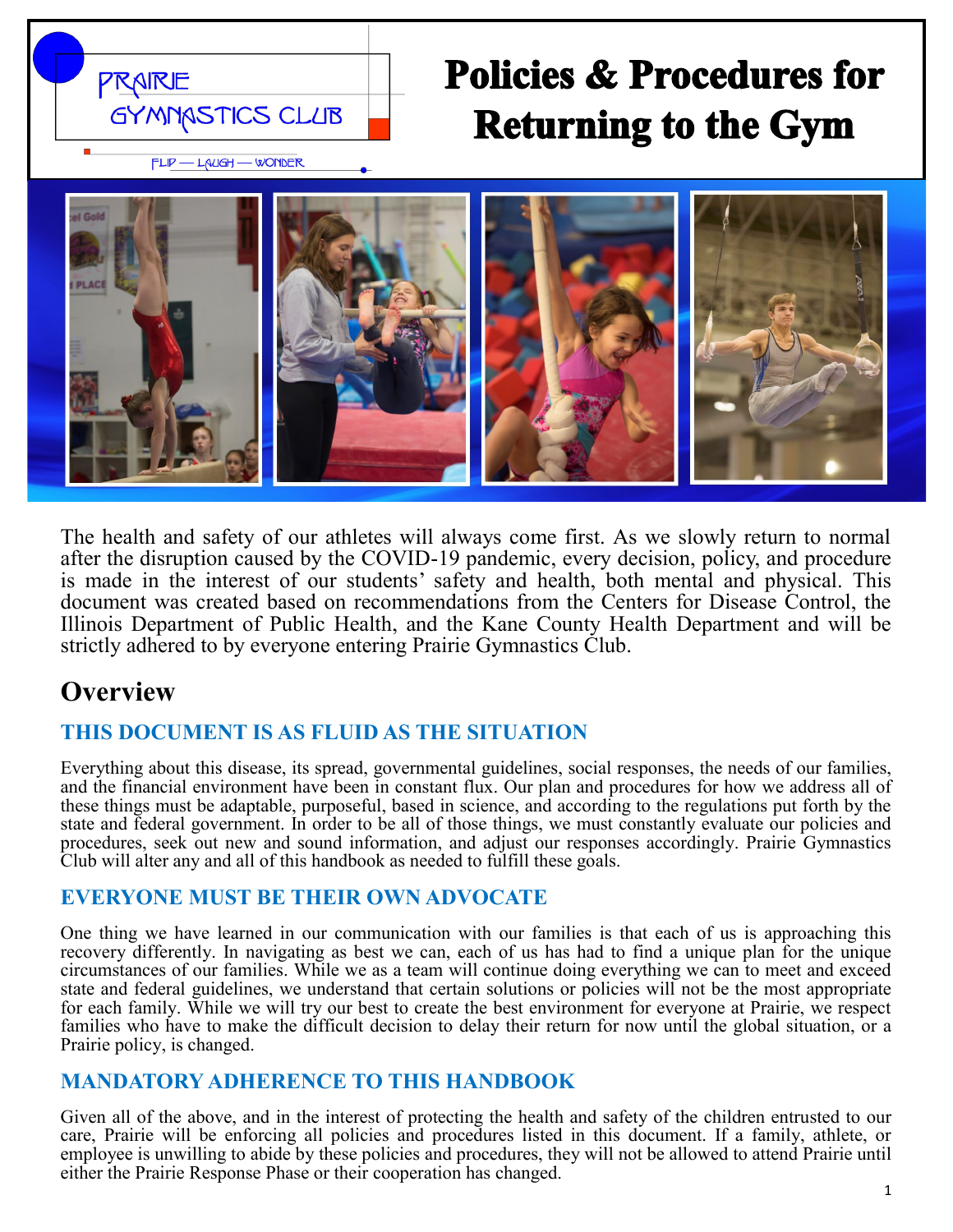## **Our Collective Responsibility**

### **WE ARE ALL RESPONSIBLE FOR THE HEALTH AND SAFETY OF EACH OTHER**

In order to help control the spread of the virus, we all must do our part to keep our athletes, our staff, and our families safe.

### **STAFF**

Prairie staff are responsible for ensuring our facility polices are being executed. They are also responsible for taking steps in their personal lives to minimize exposure such as limiting travel and being careful when participating in leisure activities.

### **ATHLETES**

Our athletes are responsible for following the guidelines, helping support their classmates/ teammates through this time, and following directions given by staff on site to ensure a lowrisk environment for everyone.

### **PARENTS**

Parents are responsible for making sure your family is following good hygiene, following all policies and procedures, and helping staff by being patient and supportive as we return.

Maintaining a healthy and safe environment for all of our students and families is going to take work and cooperation from our staff, athletes, and parents. We need every family to do their part to practice good hygiene, follow our policies and procedures, and be patient and supportive of our athletes and staff during this time.

## **Reopening Phases**

### **PHASE 5 SUMMARY (current phase)**

- Capacity limits for Preschool  $\&$  Recreational classes will return to normal (Preschool 6:1, Recreational 8:1)
- Everyone in the gym must remain at least 6 ft. apart.
- Spectators will be allowed, subject to seating availability.
- Staff must remain home if they have a temperature of 100 degrees or more
- Common areas will continue to be disinfected regularly throughout the day
- Staff, athletes, and parents must sanitize hands regularly and practice good hygiene at the gym and at home
- Children showing signs of illness will not be permitted in the building
- Face masks will be strongly recommended, but not required for gymnasts and spectators.
- Staff will be required to wear an appropriate face mask.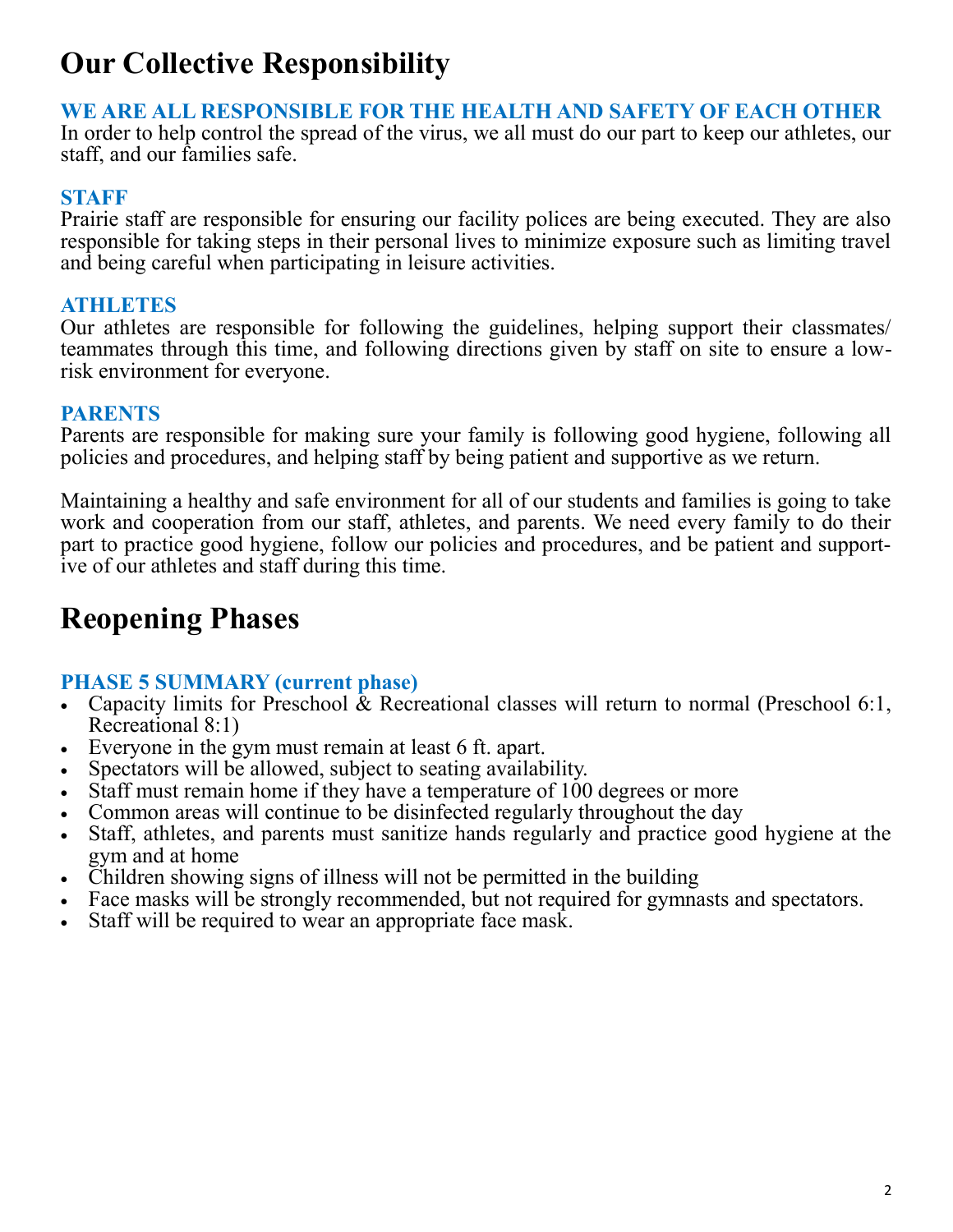PRAIRE GYMNASTICS CLUB  $FLIP - LALGH - WONDER$ 

# Summary of Policies & Procedures in Response to the COVID-19 Pandemic

| <b>Prairie Gymnastics Club - Phase 5 Protocol</b>  |                                                                                                                                                                                                                                                                                                                                                                                                                                                                                                                                                                                                                                                                    |
|----------------------------------------------------|--------------------------------------------------------------------------------------------------------------------------------------------------------------------------------------------------------------------------------------------------------------------------------------------------------------------------------------------------------------------------------------------------------------------------------------------------------------------------------------------------------------------------------------------------------------------------------------------------------------------------------------------------------------------|
| <b>General Policies &amp;</b><br><b>Scheduling</b> | - Classes/practices are staggered as much as possible to allow time for the facility to be disinfected and to<br>control the number of people entering/exiting the gym at the same time.<br>- The front desk is open but online registration is required.<br>- Gymnasts need to bring a bag large enough to carry their personal items, including their shoes. See page 4 for a<br>complete list of items your gymnast needs in his/her bag.<br>- No food may be consumed in the facility.<br>- In the event a class needs to be cancelled, we will attempt to reschedule or provide make-up tokens.                                                               |
| <b>Employee Guidelines</b>                         | - If unvaccinated, Prairie staff members self administer a health screening and temperature check upon entering<br>the gym each day.<br>- Any staff member exhibiting signs of illness will be required to stay home.<br>- All staff members are required to wear a face mask while children are in the gym.<br>- Staff members must wash/sanitize their hands prior to, during, and at the conclusion of classes/practices.<br>- Coaches will be permitted to spot as long as they are wearing a face mask.                                                                                                                                                       |
| <b>Facility</b>                                    | - The facility is regularly disinfected with a recommended EPA-registered disinfectant that carries the EPA's<br>emerging pathogen claim.<br>High touch surfaces are disinfected/sanitized multiple times daily.<br>Drinking fountains are not available for use. Gymnasts need to bring a water bottle to the gym each day.<br>- Six foot physical distancing markers have been placed in the lobby and gym.                                                                                                                                                                                                                                                      |
| <b>Hygiene</b>                                     | - The use of an appropriate face mask is recommended but not required.<br>- Anyone entering the gym should take the health screening questionnaire on page 5 prior to each visit.<br>- If you, your child, or someone in your household is experiencing one or more signs of illness (congestion, runny<br>nose, fever, cough, shortness of breath, etc), please do not come to the gym. When in doubt, please stay home.<br>Children or spectators exhibiting signs of illness will be sent home. Please review our complete COVID<br>Mitigation plan on page 6.<br>- Students are required to wash hands frequently, especially before and after class/practice. |
| <b>Entering the Gym/</b><br>Drop Off               | - We make use of all entrances and exits in the gym to limit the amount of people in the lobby area.<br>- Students are allowed to enter the gym a maximum of 10 minutes before class or team practice.<br>- You must remain a minimum of 6 feet away from other customers and employees at all times.<br>- Students should be prepared for class upon arrival (come dressed, go to the bathroom at home, etc.).<br>- Children should wait (6 ft apart) for class/practice to begin in the designated waiting area.                                                                                                                                                 |
| <b>During Class</b>                                | - Spectators are allowed in the viewing area. Please try to limit the number of spectators, especially during peak<br>times, and maintain physical distancing as much as possible. If space becomes an issue, limits will be placed on<br>the number of spectators allowed.<br>- Stations and activities are modified to allow a safe distance between children.<br>- Children must wash or sanitize their hands after each rotation or when moving to another apparatus.                                                                                                                                                                                          |
| Exiting the Gym/<br><b>Pick Up</b>                 | - A staff member will dismiss children from class/practice one by one.<br>- If you are waiting in the upstairs viewing area, please meet your child downstairs to escort him/her out of the<br>building.<br>- If you are picking your child up, please approach the exit door by the front garage. Staff will not allow young<br>children to cross the parking lot alone.                                                                                                                                                                                                                                                                                          |

All policies and procedures are subject to change. We will do our best to advise you of any changes as soon as possible.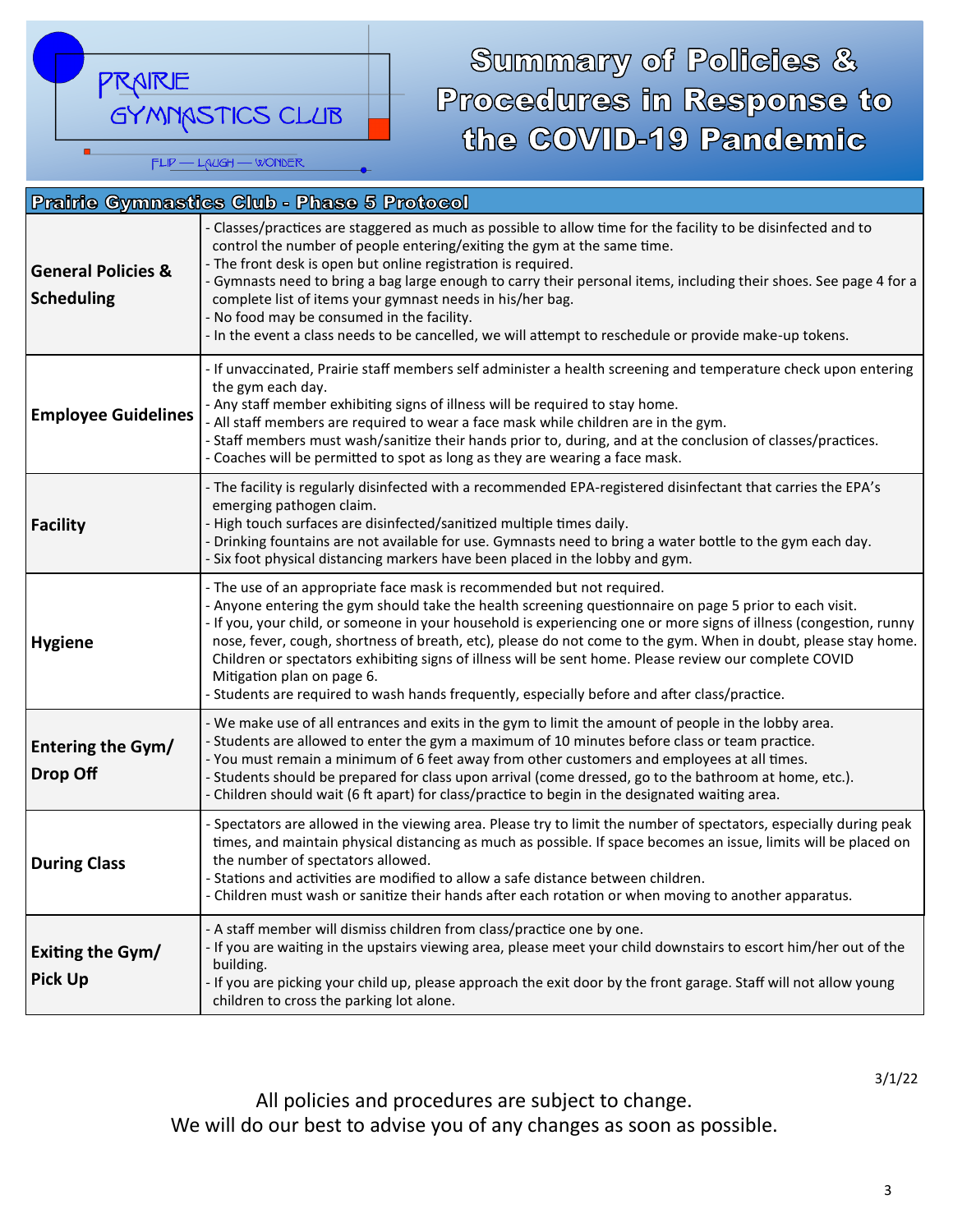

# Personal Gymnastics **Bag Contents**

**Cubbies will be temporarily off limits and whenever possible,** gymnasts should use their own personal items/equipment. As such, all gymnasts will be required to carry a bag that includes the following items:

| Preschool/<br>Recreational<br><b>Gymnasts</b> | - Shoes<br>- Water bottle<br>- Hand sanitizer<br>*Snacks are not allowed in the gym<br>*Clearly label all items with your child's name (including the bag)<br>*Remind your child to keep his/her personal belongings at least 6 feet away<br>from others' personal belongings                                                                                                                                                                                                                                                                                                                                                                                                                                                                                   |
|-----------------------------------------------|-----------------------------------------------------------------------------------------------------------------------------------------------------------------------------------------------------------------------------------------------------------------------------------------------------------------------------------------------------------------------------------------------------------------------------------------------------------------------------------------------------------------------------------------------------------------------------------------------------------------------------------------------------------------------------------------------------------------------------------------------------------------|
| <b>Team Gymnasts</b>                          | - Shoes<br>- Water bottle<br>- Hand sanitizer<br>- Athletic tape (if needed)<br>Single Roll - \$3.00<br>Two Rolls - \$5.00<br>- Zip lock bag or plastic container with chalk<br>\$1.00 per block if purchased from the gym<br>- Grips (if applicable)<br>- Wrist bands (if needed)<br>Coaches may request that your purchase additional items your gymnast will<br>need (jump ropes, sliders, etc.). While all items are available at the gym, they<br>may be temporarily taken out of use if they can't be easily disinfected.<br>*Snacks are not allowed in the gym<br>*Clearly label all items with your child's name (including the bag)<br>*Remind your child to keep his/her personal belongings at least 6 feet away<br>from others' personal belongings |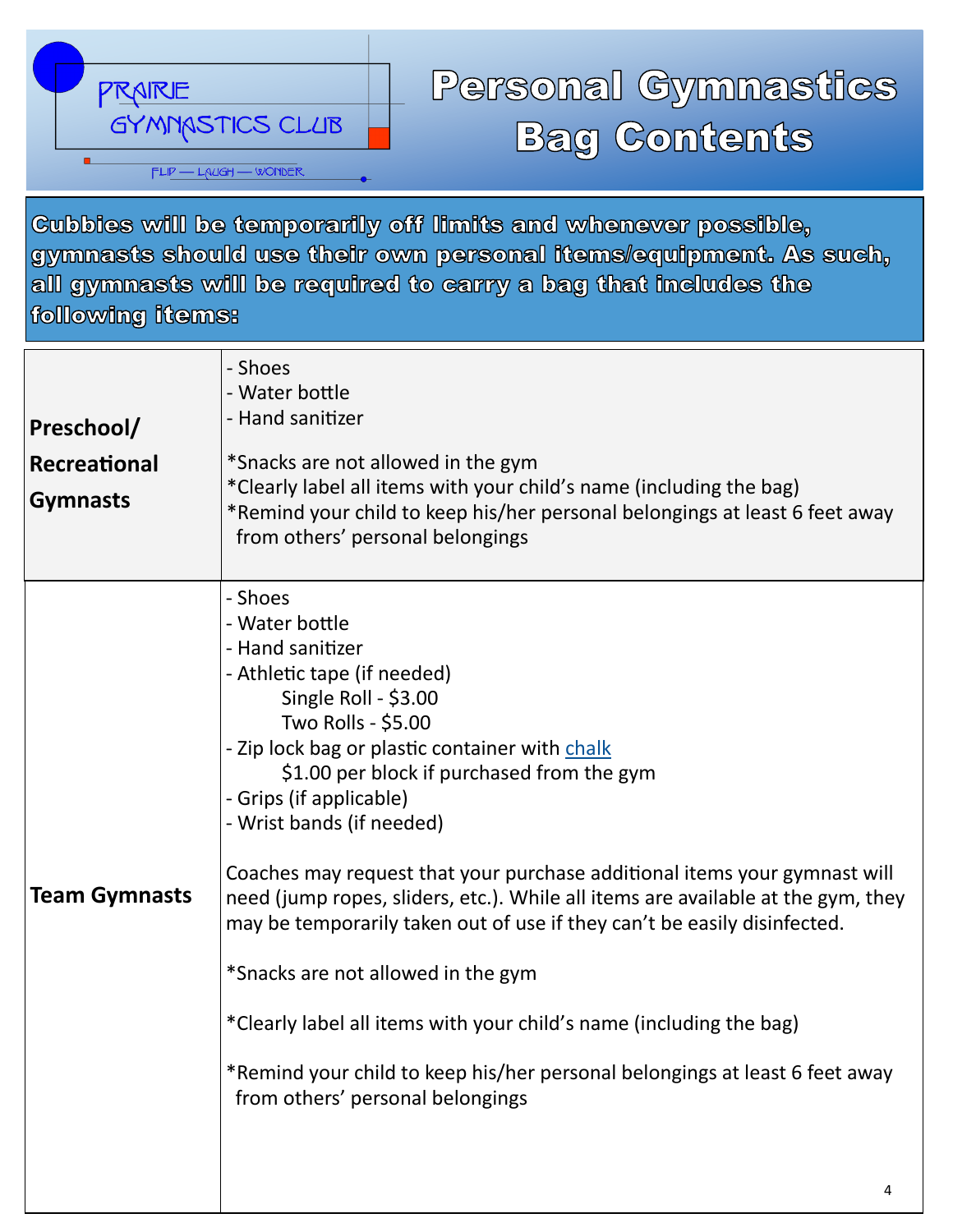# **WE'RE ASKING FOR YOUR HELP**

With the global spread of COVID-19, we are following all CDC and IDPH recommendations to keep our community safe.

Please review the following questions each day before you or your child visits Prairie Gymnastics Club.

IF YOU ANSWER **"YES"** TO ANY OF THESE QUESTIONS FOR YOURSELF OR YOUR CHILD, WE ASK THAT YOU DO NOT ENTER THE BUILDING AND ONLY RETURN WHEN YOU CAN ANSWER ALL QUESTIONS WITH **"NO".**

- Have you been ill with fever, chills, cough, or body aches in the last 14 days?
- Has anyone in your household had these symptoms in the last 14 days?
- Have you or anyone in your household traveled to a location in the U.S. where an increased incidence of COVID-19 has been reported in the past 14 days?
- Have you been told by a healthcare provider that you should selfquarantine due to potential COVID-19 exposure or you are suspected of having COVID-19?

**We appreciate you taking the time to answer these questions. As part of their daily health screening, our staff members are also answering these questions before they enter the building each day.**